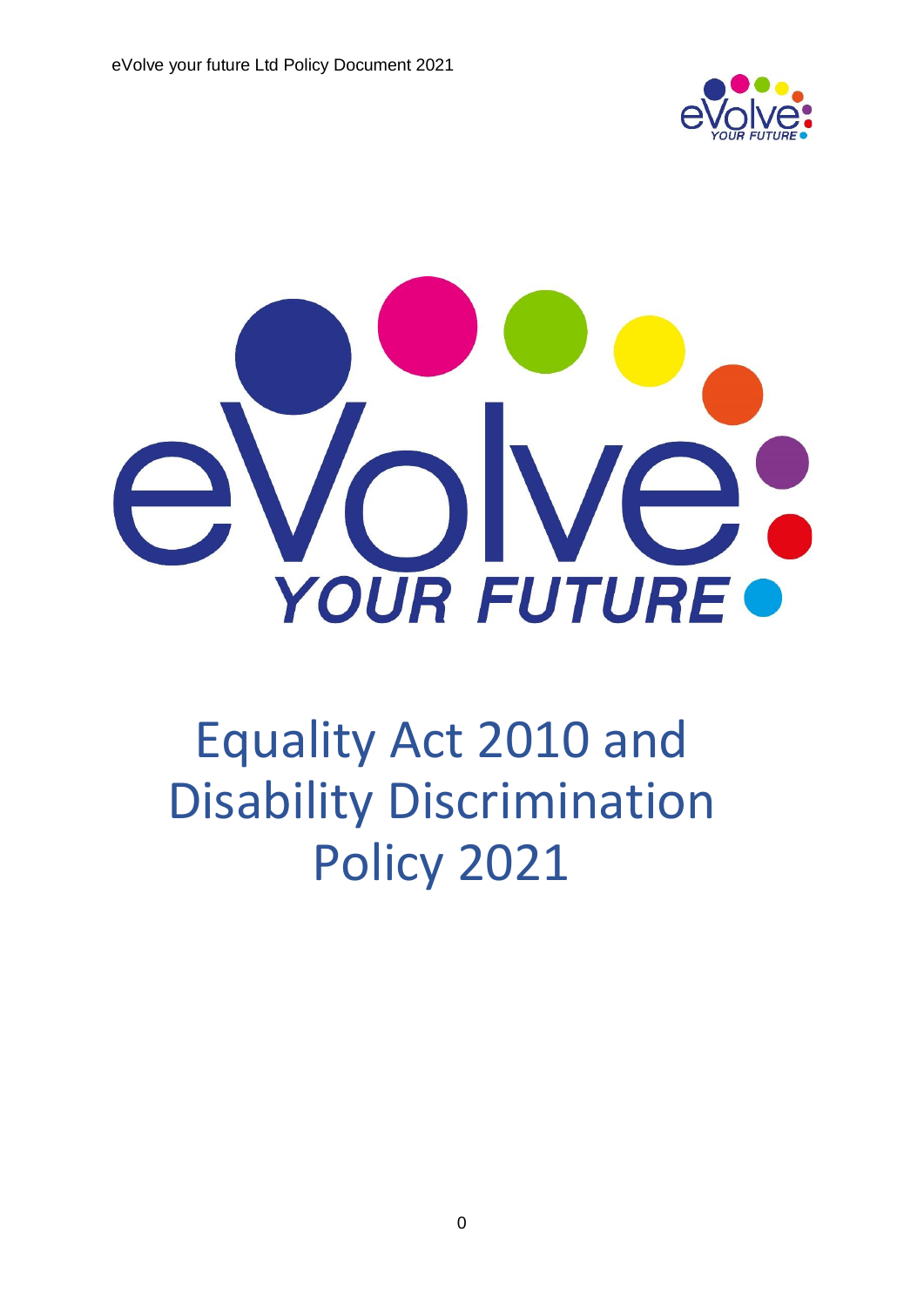

### **Contents**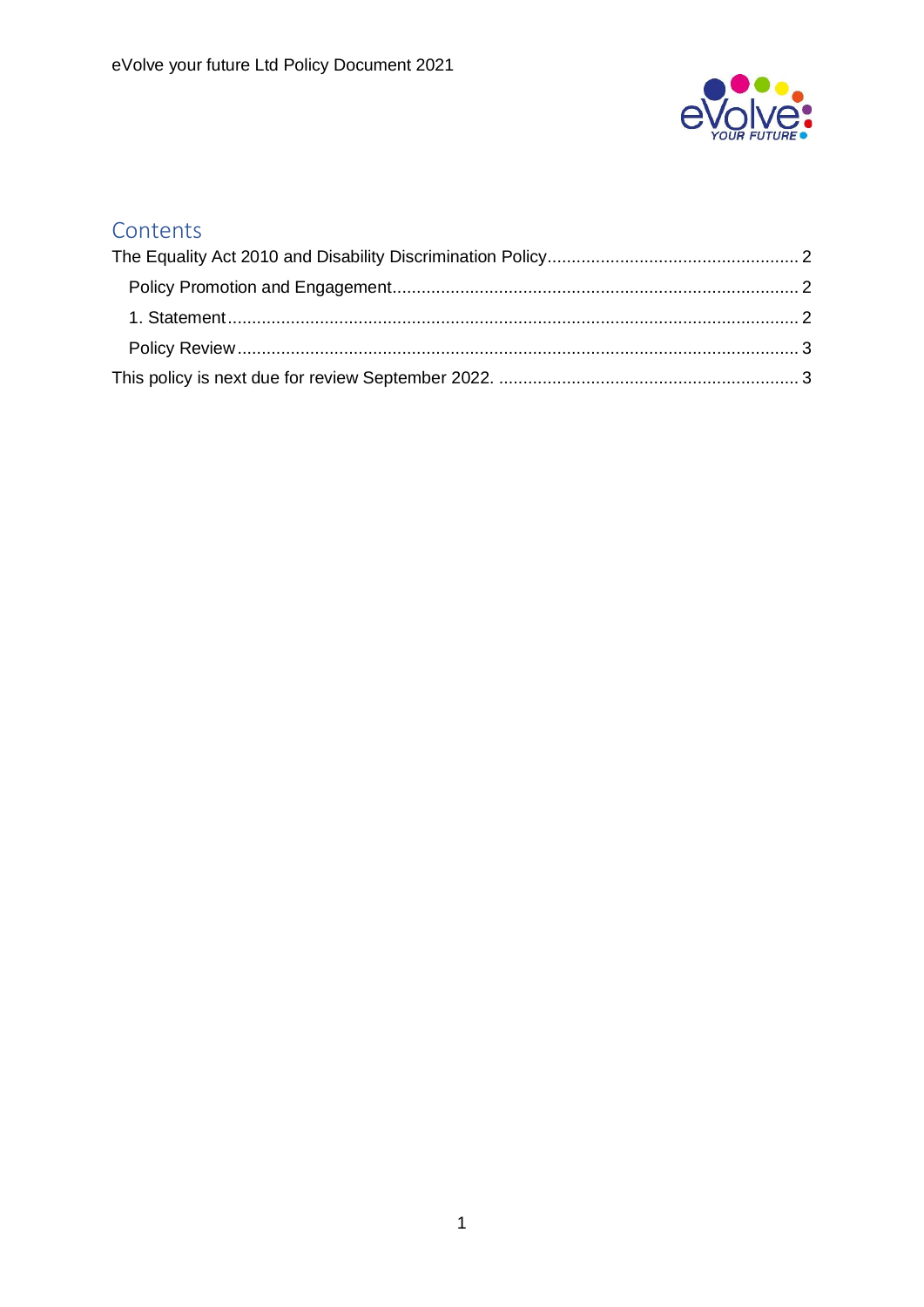

## <span id="page-2-0"></span>**The Equality Act 2010 and Disability Discrimination Policy**

#### <span id="page-2-1"></span>**Policy Promotion and Engagement**

All staff working for eVolve your future Ltd are required to read our policy documents and sign to confirm that they have done so.

EYF policies are reviewed annually unless there is a legislative or ethical reason for change to policy during the year. All colleagues are provided with an update document detailing any changes that have occurred following the last review. Each review is dated and version controlled. These changes are discussed in Team meetings with all staff and the understanding of these updates is also confirmed by a signature sheet.

Policies are in place to ensure that the company and it's staff are compliant with statutory legislation, partner regulations and the company specific requirements.

All relevant Policies can be accessed from the eVolve your future website, found at:

#### [www.evolveyourfuture.co.uk](http://www.evolveyourfuture.co.uk/)

Learners are made aware of the availability of these policies when they are signed up to our courses.

Policies are available to partners on request.

#### <span id="page-2-2"></span>**1. Statement**

Employees who are disabled or who become disabled in the course of their employment should inform us of any reasonable adjustments to their employment or working conditions which they consider to be necessary, or which they consider would assist them in the performance of their duties.

For the purposes of this policy, disability is understood in the broadest sense and in addition to mobility and sensory impairments, includes mental health problems, specific learning difficulties and medical conditions which may have an impact on day-to-day activities.

The aim of this policy is to ensure that employees with disabilities:

- Have access to the appropriate support.
- Their views are always considered when their requirements are being assessed;
- We take steps to enable employees who become disabled during their time with the Company to continue in employment.
- So far as is reasonably practicable, the Company's premises are made accessible and safe for everyone.
- Where general employee meetings are held, these will always be held in accessible venues with facilities for those with disabilities e.g. visual and hearing impairments.
- Procedures and practices are in place to ensure that everyone is treated fairly and that we make reasonable adjustments to support them in their working and learning environment.
- We seek to retain employees who become disabled during their employment.